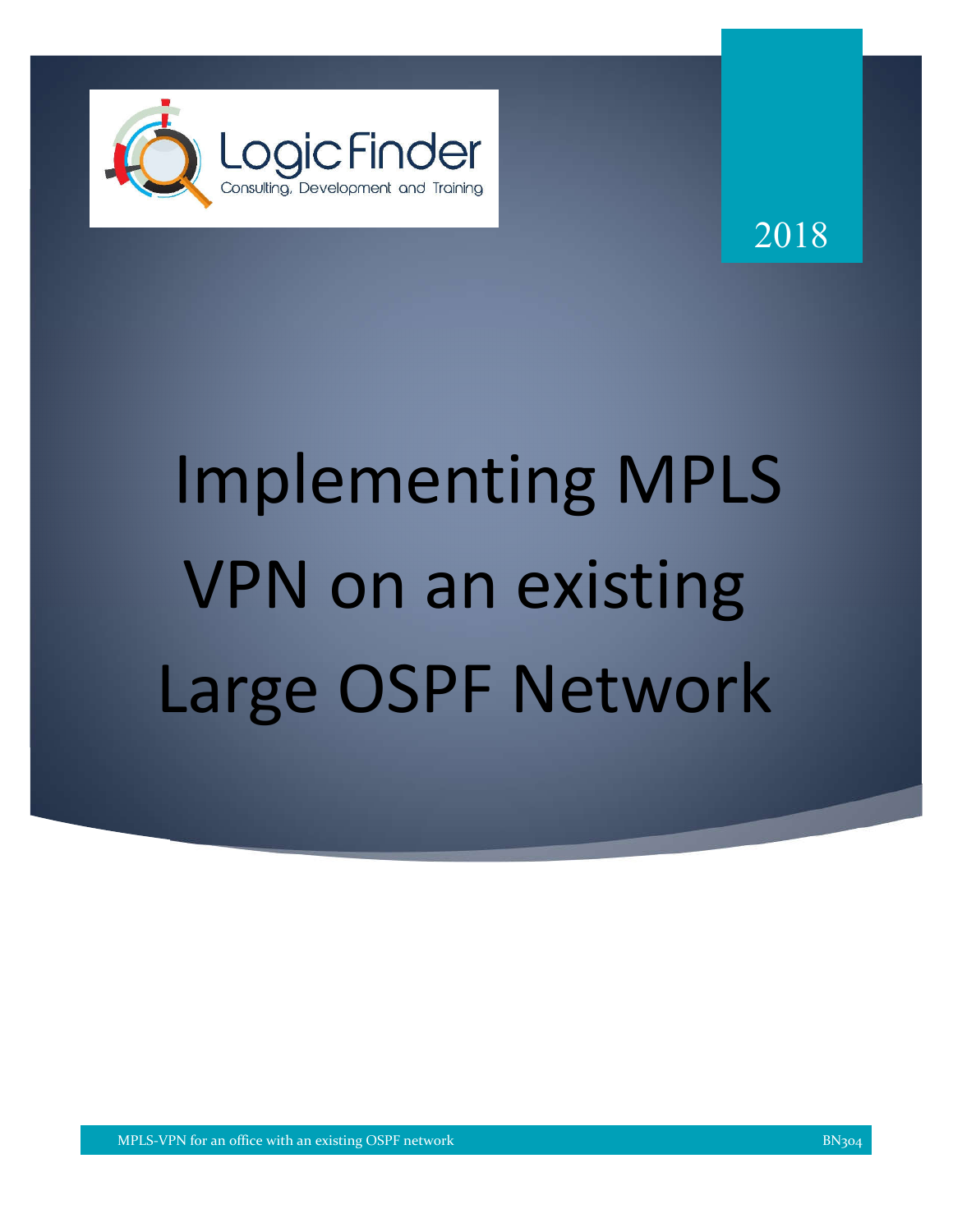# **Table of Contents**

| 1.   |  |  |  |  |  |
|------|--|--|--|--|--|
| 2.   |  |  |  |  |  |
| 3.   |  |  |  |  |  |
| 3.1. |  |  |  |  |  |
| 4.   |  |  |  |  |  |
| 4.1. |  |  |  |  |  |
| 4.2. |  |  |  |  |  |
| 5.   |  |  |  |  |  |
| 6.   |  |  |  |  |  |
| 7.   |  |  |  |  |  |
| 7.1. |  |  |  |  |  |
| 7.2. |  |  |  |  |  |
| 7.3. |  |  |  |  |  |
| 7.4. |  |  |  |  |  |
| 7.5. |  |  |  |  |  |
| 8.   |  |  |  |  |  |
| 9.   |  |  |  |  |  |
| 10.  |  |  |  |  |  |
| 11.  |  |  |  |  |  |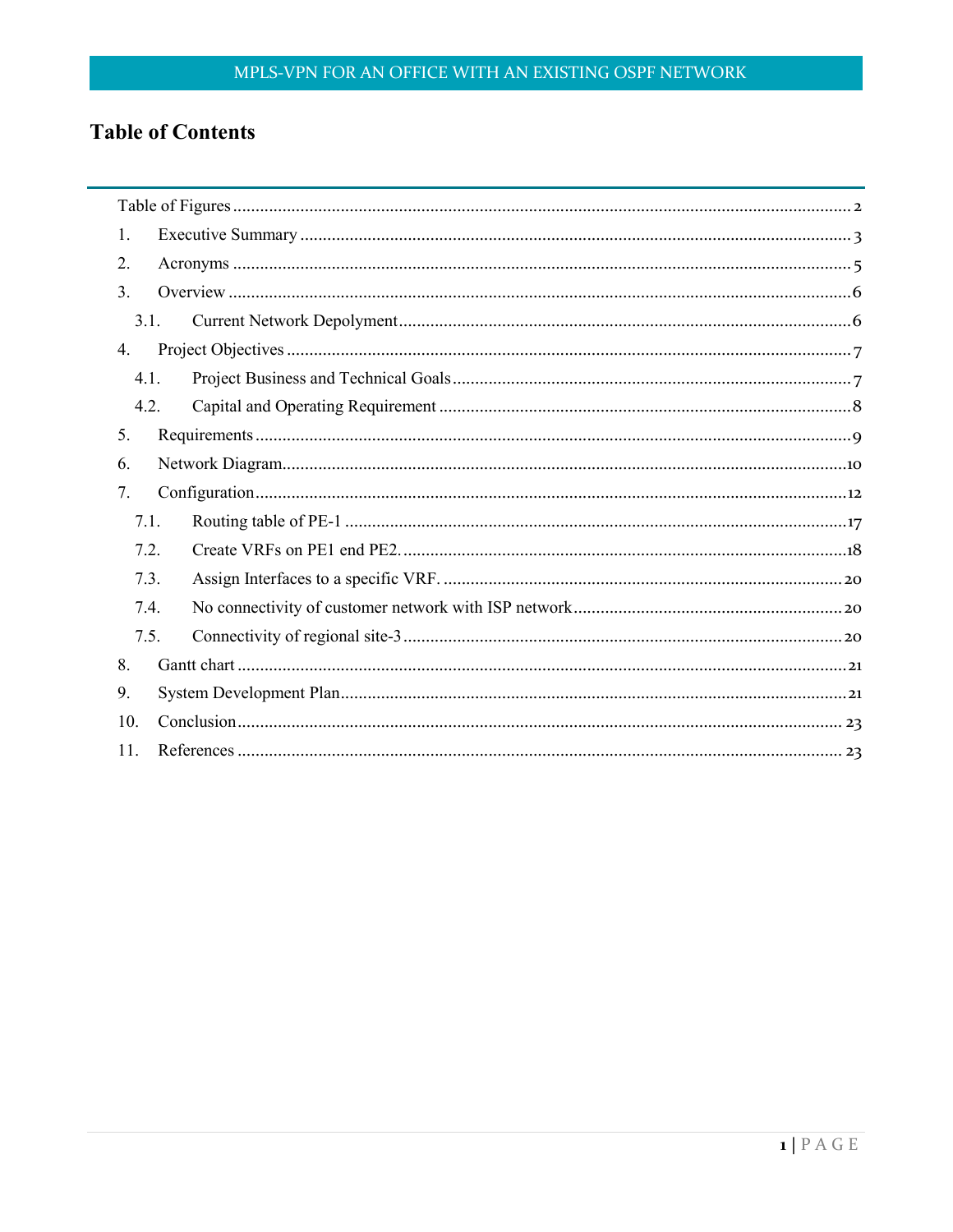## **Table of Figures**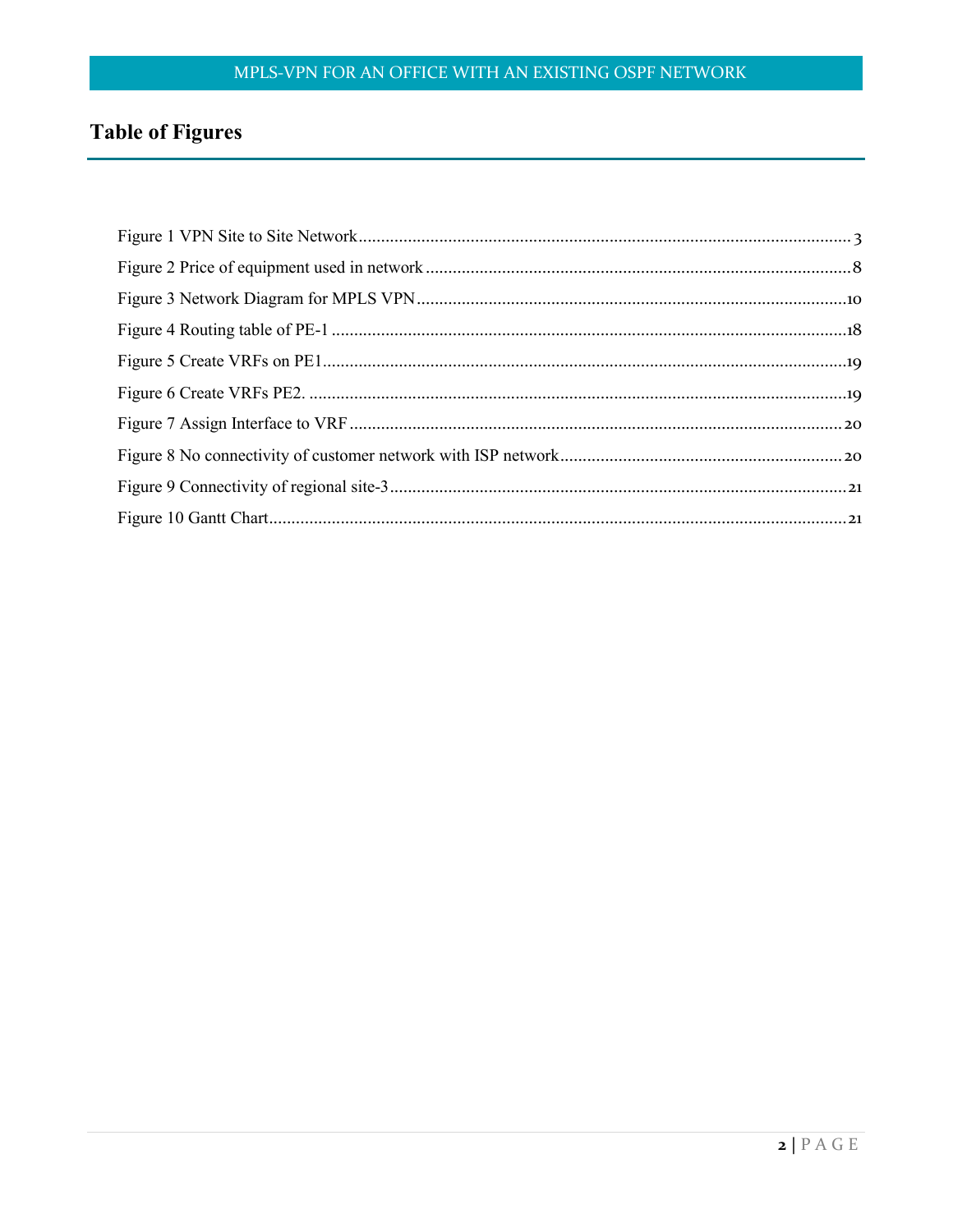## **1. Executive Summary**

MPLS technology for the next generation networks that is attracting networking experts around the globe. MPLS is essentially a hybrid forwarding/routing strategy which streamlines the backbone switching of IP packets between layer 2 and layer 3. Instead of IP address or MAC address, MPLS works on small labels. These lables are inserted between layer 2 and layer 3 of OSI. Forwarding decisions are based on these labels instead of having to look at complex IP tables. Thus, it reduces the overhead and makes forwarding decisions more efficient.



**Figure 1 VPN Site to Site Network**

The question arises about MPLS based VPN in a real network scenario. A MPLS based VPN is the implementation of VPN using the MPLS cloud. All the customer sites communicate with each other using the MPLS enabled provider network. MPLS labels make a tunnel in this scenario.

This report presents what makes today's communication fast by designing and deploying a communication network MPLS VPN for an office with an existing OSPF network. The network connectivity among the offices at different geographic locations has become a challenge for network professionals. VPN is used to counter this narrative. It has become a popular industry solution in recent years. MPLS is a relatively newer WAN technology providing advantages over other technologies. At the same time, it is compatible with existing technologies like ATM, FR, Ethernet and SONET.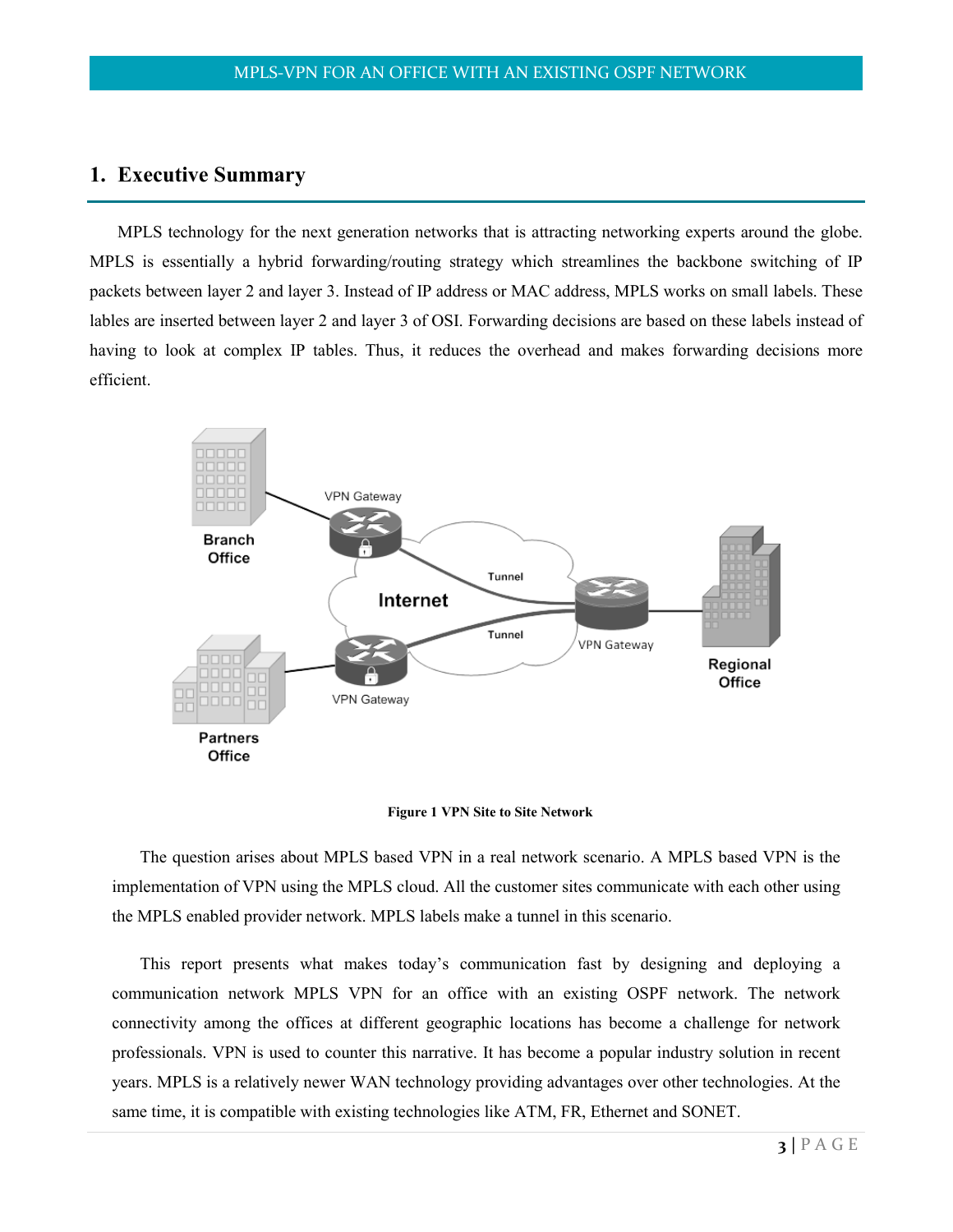In addition to updating the hardware, the proposed solution outlines some changes in the network configuration. These changes, if implemented, will provide greater reliability and security for all users of the MPLS-VPN network. Along with the new hardware, the new network configuration explore new possibilities in using the network to increase overall productivity and, in the end, better serve the needs of their customers.

The solution outlined below will provide the greatest benefit possible for implementation of new technology meeting all of the current needs and providing for future expansion--at the lowest cost possible. The total estimated cost for the project is just under \$900,000; this takes into account not only resolving current network problems, but also the overall cost of network ownership in the future.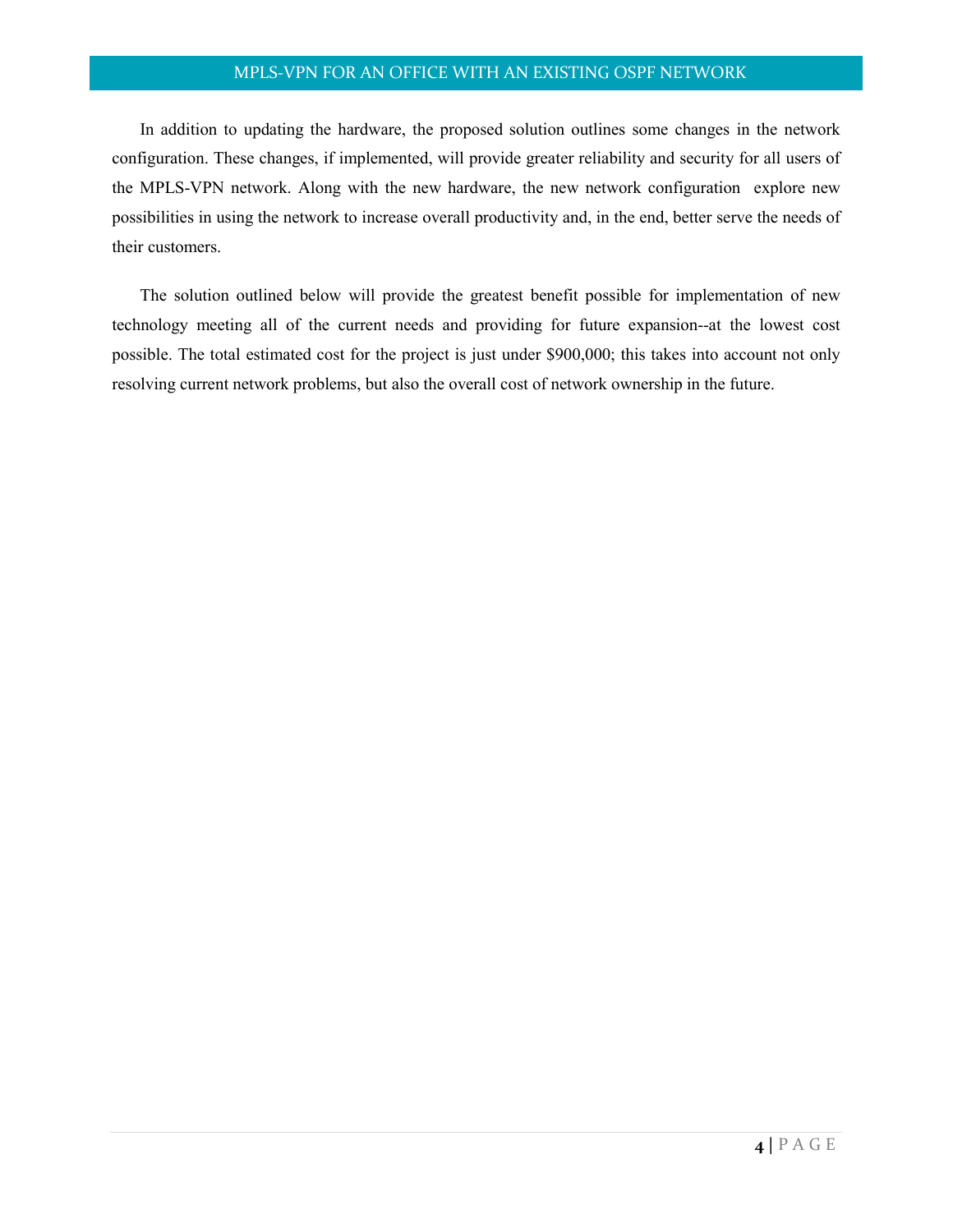## **2. Acronyms**

- VPN: Virtual Private Network
- MPLS: Multiprotocol Label Switching
- ATM: Asynchronous Transfer Mode
- FR: Frame Relay
- IPsec: Internet Protocol Security Protocol
- WAN: Wide Area Network
- LAN: Local Area Network
- ISP: Internet Service Provider
- FEC: Forward Equivalency Class
- LIB: Label Information Base
- P-Network Provider Network
- C-Network: Customer Network
- CE: Customer Edge
- PE: Provider Edge
- BGP: Border Gateway Protocol
- MP-BGP: Multi-protocol Border Gateway Protocol
- OSPF: Open Shortest Path First
- PPTP: Point-To-Point Tunneling Protocol
- L2TP: Layer 2 Tunneling Protocol
- SSL: Secure Socket Layer
- VRF: Virtual Routing and Forwarding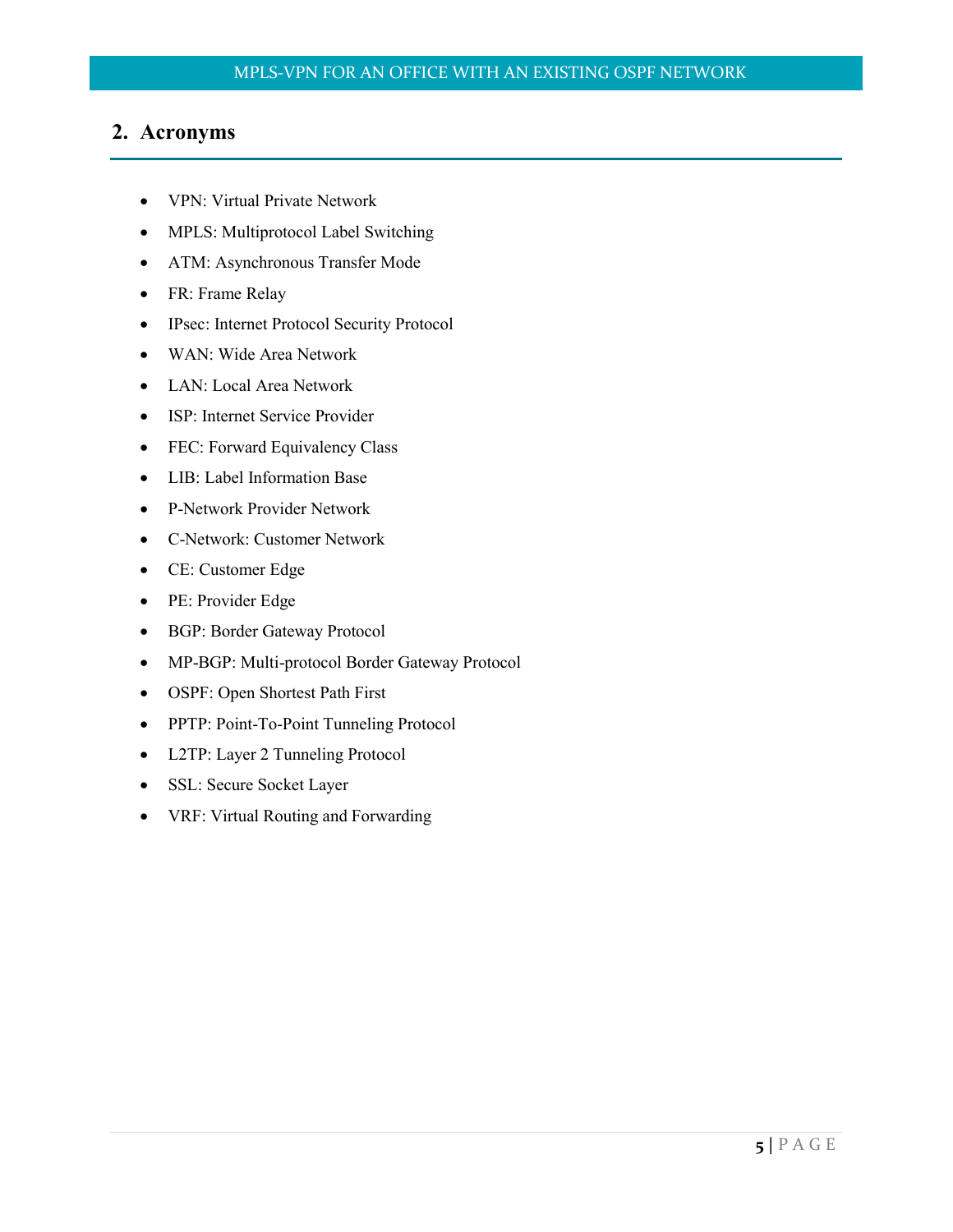## **3. Overview**

Technology has transformed the way we communicate. Communications are real-time now which used to take days or even months a couple of centuries back. It has changed everything and everyone from individual to organizations are benefitted from it.

VPN having connectivity via MPLS infrastructure is known as MPLS VPN. It offers many advantages over traditional VPN solutions. In this project, MPLS based VPN is implemented in a corporate environment. Three regional offices of an organization are connected with the central site through MPLS based ISP's network. Hub and spoke topology is implemented in this scenario.

The connectivity among the sites is established and forwarding decisions are made on the bases of MPLS labels instead of IP addresses. Furthermore, it is also observable in results that MPLS doesn't need any other tunneling protocol unlike traditional VPNs. It makes tunnels based on labels.

We gathered the requirements from our client and designed  $\&$  deployed the MPLS over an existing and production network. The network uses Cisco equipment only. We have used MPLS VPN and have made provisions for which can easily accommodate the network load up to 5 years.

#### 3.1. Current Network Depolyment

The current network uses inexpensive switches from several vendors, purchased over time. They comply with various standards, depending on when they were purchased. Specifically, the network is configured.

While the clients are connected in a mostly switched, star-wired bus network using Ethernet 100Base-T technology. In the few instances where switches are not used, hubs serve smaller workgroups of administrative and employee staff. And Internet gateway supports e-mail and online searches. The WAN uses 56-kbps links to two of the remote client and dialup connectivity to the other two. The one router uses static routing that was configured by a previous network designer. A firewall is used to prevents unauthorized access from the PSTN connection into the internal network.

The network using OSPF as a Routing Protocol and has no MPLS configured.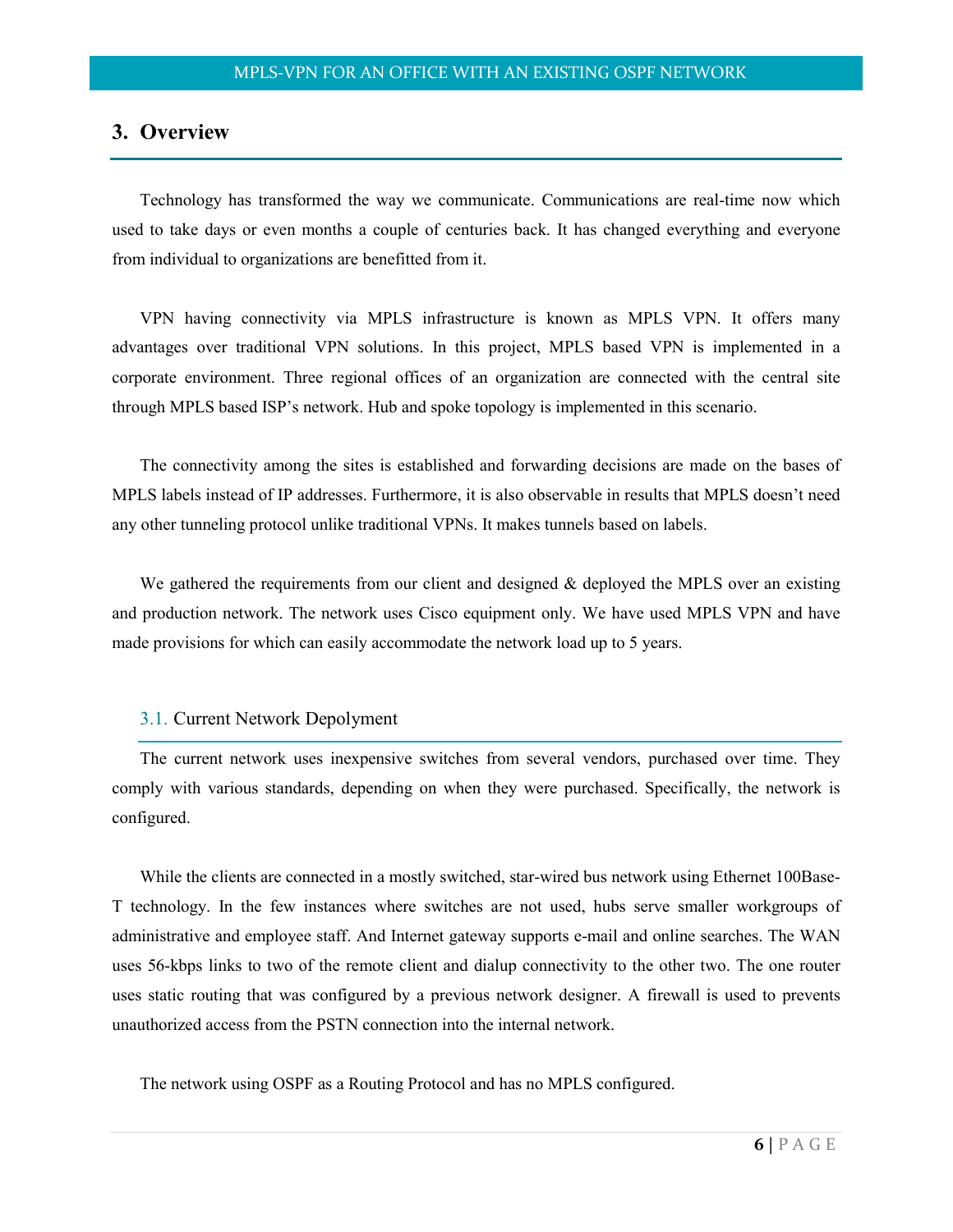## **4. Project Objectives**

- 1. Provide efficient solution for the requirements of the organization and users.
- 2. Improve the network's fault tolerance, security, and high-speed connection, which will increase the efficiency of day-to-day operations in the hospital by making access time quicker.
- 3. Identify the critical points of failure in the existing network and propose on how to eliminate them. Recommend which points of failure should be addressed to increase availability and how to increase this goal.
- 4. It must be secure, fast, reliable, scalable, etc.
- 5. The network technologies must be usable/compatible for at least 5 years.
- 4.1. Project Business and Technical Goals
- 1. **Easier Any-To-Any Connectivity.** Many voice and video applications utilize what is referred to as an any-to-any connection. MLPS improves the traffic flow in these connections by allowing for the interconnection of multiple sites.
- 2. **Outsourcing Routing Needs.** In an MPLS setup, the provider handles the routing of your network. This eliminates the burden of routing control on your company and makes MPLS operationally simpler than more traditionally routed networks. The removal of the routing burden on a company's network often lessens the strains and improves connectivity.
- 3. **Quality of Support Specification Is Built In.** With MPLS, companies can customize service level agreements to outline the specific supports they need. These include latency and packet loss minimums for each type of data. This allows the MPLS system to predetermine which packets take priority and to deliver those first – thereby improving connectivity.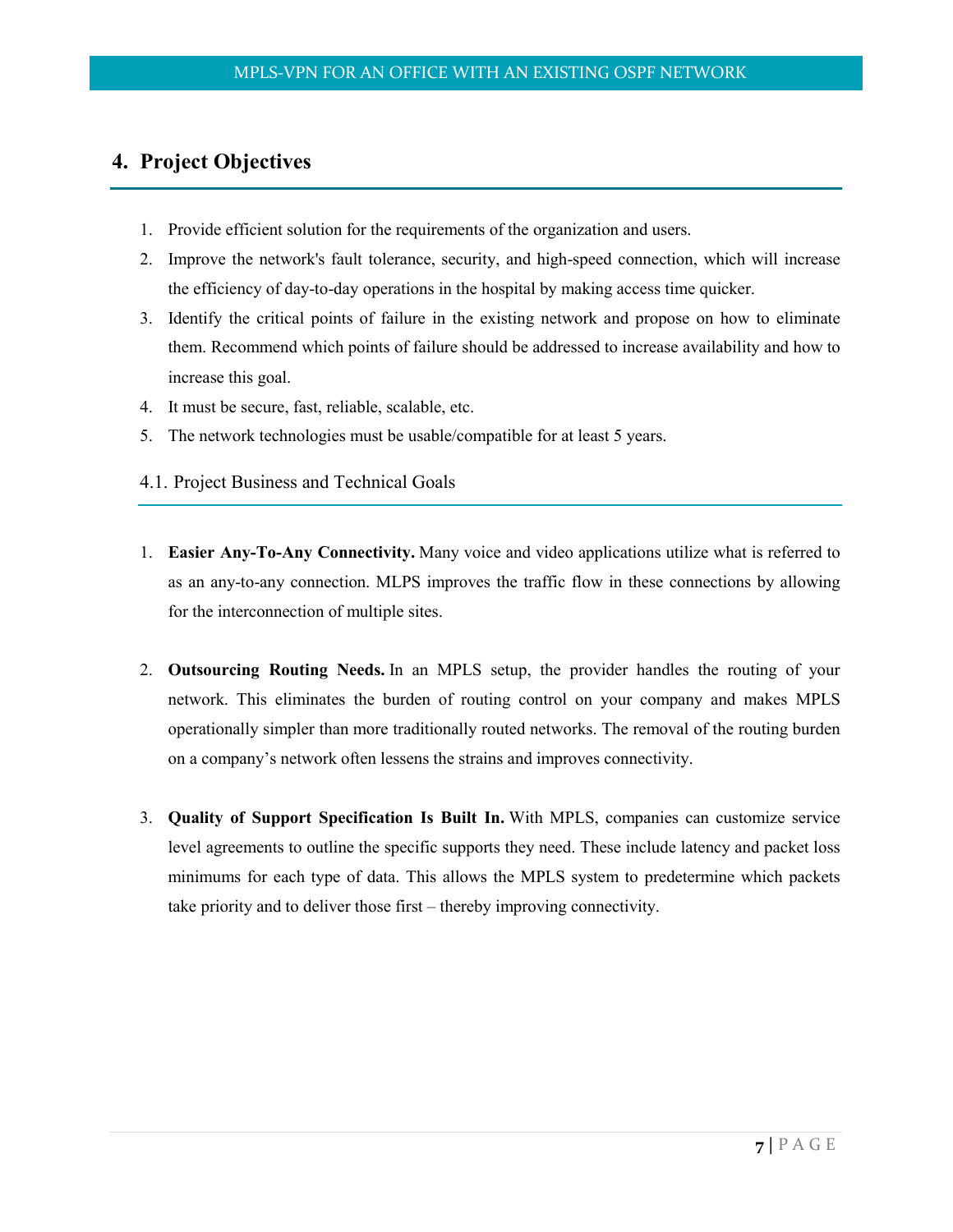## 4.2. Capital and Operating Requirement

This section of the report covers the estimated costs for this project.

| <b>Hardware</b>                                                    | <b>Per Unit Cost</b> | <b>Quantity</b> | <b>Total Cost</b> |
|--------------------------------------------------------------------|----------------------|-----------------|-------------------|
| Cisco Catalyst 6509-E Switch                                       | \$<br>5,354.95       | 6               | \$<br>32,129.70   |
| Cisco Catalyst 3560-X Series Switches                              | \$<br>8,225.47       | 13              | \$<br>106,931.11  |
| Cisco Nexus 7000 Series Switches                                   | \$<br>12,739.00      | $\overline{2}$  | \$<br>25,478.00   |
| Cisco 881 Integrated Services Router                               | \$<br>618.99         | 8               | \$<br>4,951.92    |
| CyberPower CP1500AVRLCD UPS - 900 Watt - 8.5 Ah                    | \$<br>149.99         | 20              | \$<br>2,999.80    |
| Cisco ASA 5510 Security Plus Firewall Edition - Security appliance | \$<br>2,475.00       | 8               | \$<br>19,800.00   |
| Cisco Small Business Pro POES5 PoE splitter                        | \$<br>24.99          | 6               | \$<br>149.94      |
| Cisco 10/100 8-Port VPN Router                                     | \$<br>266.95         | 4               | \$<br>1,067.80    |
| Cisco Catalyst 3560G-24TS Switch - 24 ports - L3 - managed         | \$<br>2,235.00       | 10              | \$<br>22,350.00   |
| RJ 45 Plugs *Pack of 50                                            | \$<br>49.99          | 12              | \$<br>599.88      |
| Cisco Small Business VC 220 Dome Network Camera                    | \$<br>567.47         | 5               | \$<br>2,837.35    |
| T1 Access Installation (monthly fee)                               | \$<br>350.00         | 4               | \$<br>1,400.00    |
| T3 Acess Installation (monthly fee)                                | \$<br>7,000.00       | 1               | \$<br>7,000.00    |
| 5-Mbps increments times \$75 plus \$5 per PVC                      | \$<br>5.00           | 4               | \$<br>20.00       |
| Labor (@ \$75 per hr)                                              | \$<br>75.00          | 900             | \$<br>67,500.00   |
| Network Analysis and Design                                        | \$<br>150,000.00     | $\mathbf{1}$    | \$<br>150,000.00  |
| Network implementation                                             | \$<br>150,000.00     | $\mathbf{1}$    | \$<br>150,000.00  |
| Training                                                           | \$<br>100,000.00     | $\mathbf{1}$    | \$<br>100,000.00  |
| Ongoing Network Supposrt and Maintenance                           | \$<br>100,000.00     | $\mathbf{1}$    | \$<br>100,000.00  |
| Other neccessay labor                                              | \$<br>20,000.00      | $\mathbf{1}$    | \$<br>20,000.00   |
|                                                                    |                      |                 |                   |
| <b>TOTAL COST</b>                                                  |                      |                 | \$<br>815,215.50  |

Figure 2 Price of equipment used in network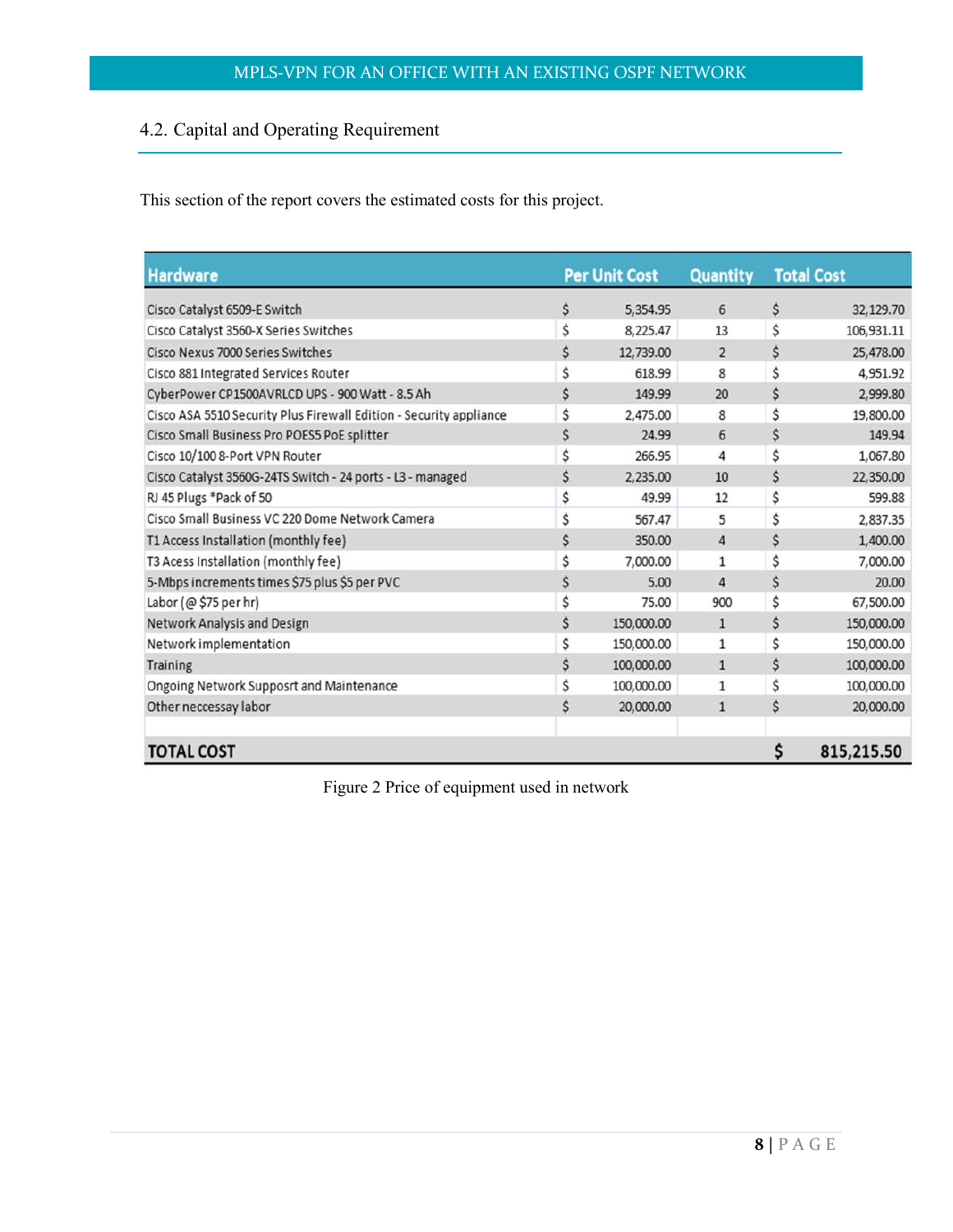# **5. Requirements**

The requirements of the network extracted from the information given by the client are listed below:

- 1- The users must be able to communicate with users on other site including servers.
- 2- A secure connection is required between two sites.
- 3- Installation of routers, switches and firewalls on both sites.
- 4- Installation and configuration of Access point APs and IP Phones. (IP phones are used for voice over IP, for transmitting the voice calls over IP Network, such as the internet, instead of Traditional PSTN.)
- 5- This network must be designed to support future expansion.
- 6- The Documentation of the network must be complete and comprehensive.
- 7- Network technologies such as: MPLS VPN etc. is required to ensure requirement fulfillment.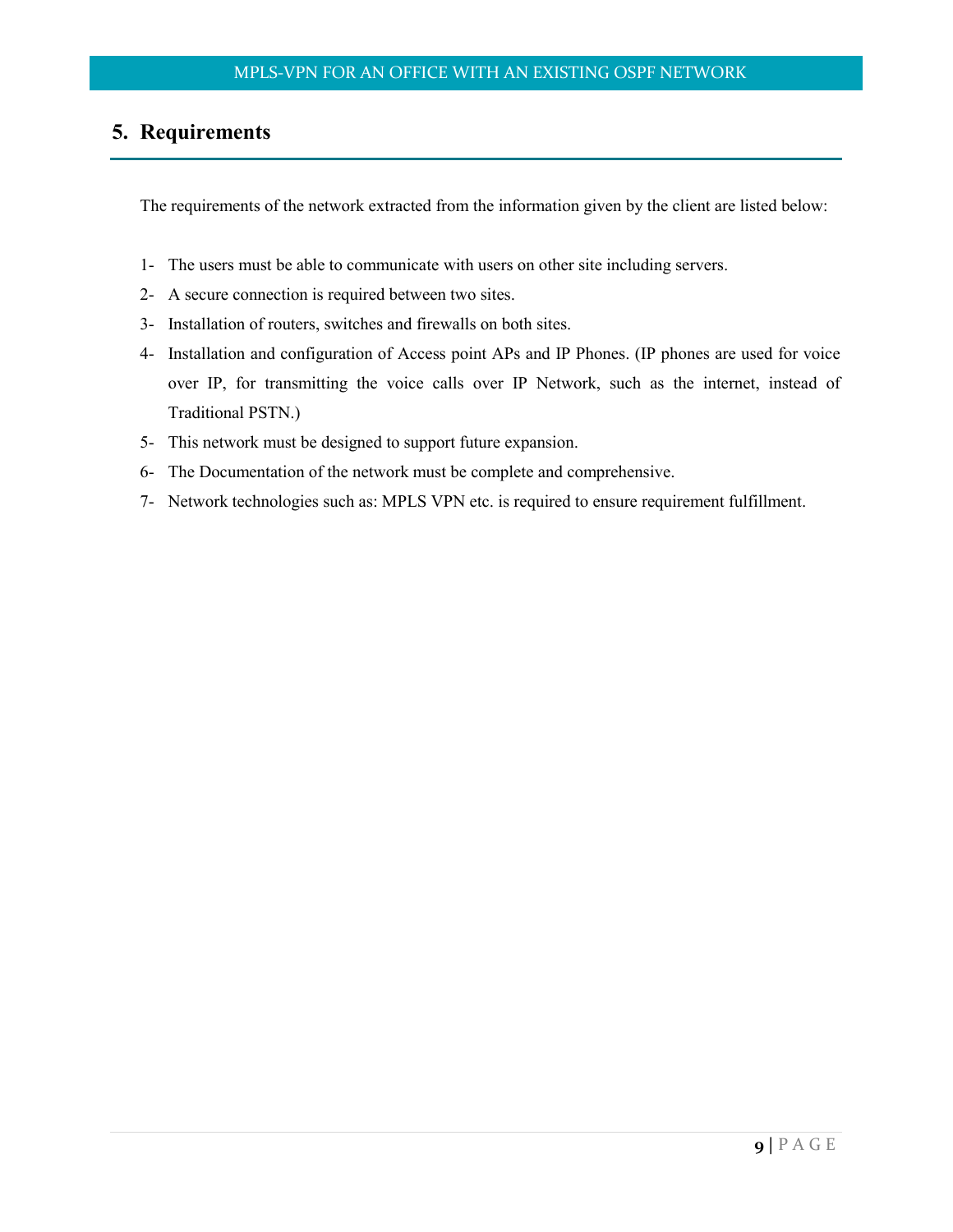## **6. Network Diagram**

This network design leverages is based on the earlier deployed network which and is completely based on Cisco devices.



Figure 3 Network Diagram for MPLS VPN

- **Routers R1-R5** constitutes the MPLS network. It is also called the provider's network. MPLS is running on this network. In the context of MPLS VPN, routers R1, R2 and R5 are called Provider Edge (PE) routers. They are the devices that have direct connectivity with a customer's network.
- **Routers R6-R9** are called Customer Edge (CE) routers, they are gateways of a customer's network and the only device having connectivity with an ISP's network. The whole customer's network is called C-network.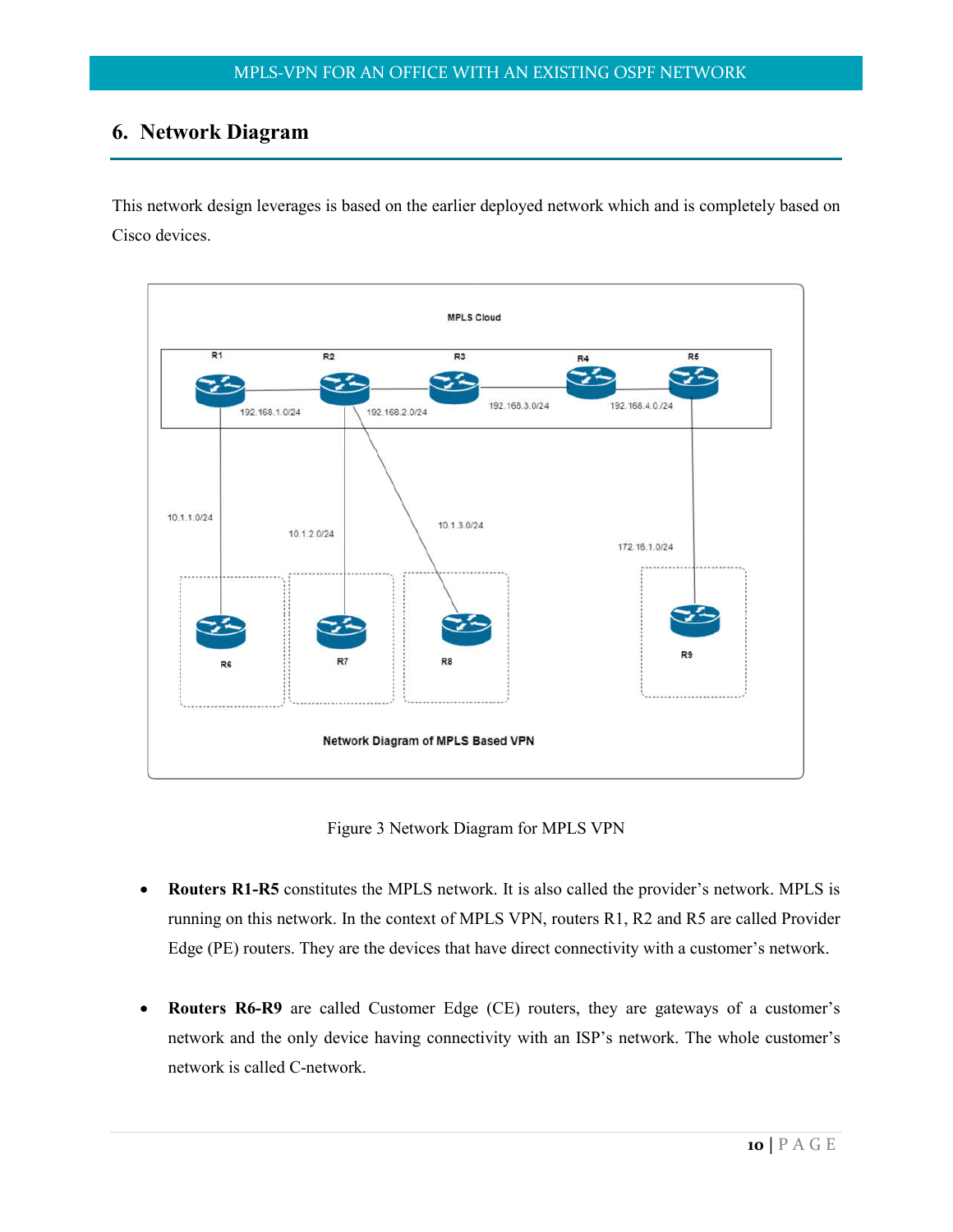- **Configuration at CE devices:** At CE devices, no special configuration is required. The only requirement is to assign IP addresses to interfaces and enable any IGP to carry the customer routes to connected PE devices.
- **Configuration at PE devices:** In the context of MPLS VPN, most important configurations are done in PE devices. All the parameters should be configured carefully to establish the VPN connectivity. One of the most important parameters is the configuration of Virtual Routing and Forwarding (VRF) instances. Inside, VRFs Route Distinguishers (RD) and route targets (export/imports) are defined.
- **PE-CE Routing:** PE-CE is routing that is achieved by using a BGP protocol. Any other Interior Gateway Protocol (IGP) like RIP, EIGRP or static routing can be used instead of BGP. If we use any other IGP, then we have to redistribute the routes from IGP to MP-BGP to share the VPN routes among the PE devices. This increases the complexity in configuration at PE devices. Hence, BGP is used because it shares the routes by default with MP-BGP and no routes redistribution is required.
- **Provider network:** OSPF is configured as routing protocol in the provider network. Then MPLS is enabled on all provider network routers. MPLS labels are assigned based on routes of OSPF. MPLS doesn't work without a routing protocol in a network. It can work with any IGP running in the network.
- **MP-BGP Session:** It is possible that some VPN sites have exactly the same IP address. To overcome this problem, VPNv4 addresses are used. In VPNv4 RD is added to the IP address to make a unique 96 bit long address. But the issue arising is that it no longer remains an IPV4 or IPV6 address. A normal routing protocol cannot carry this routing information. Hence, MP-BGP is used to carry the VPNv4 addresses to other PE devices. In this scenario, MP-BGP sessions are established from routers R1 and R2 to router R5. As it is hub and spoke topology, we don't need MP-BGP connectivity between R1 and R2. [1]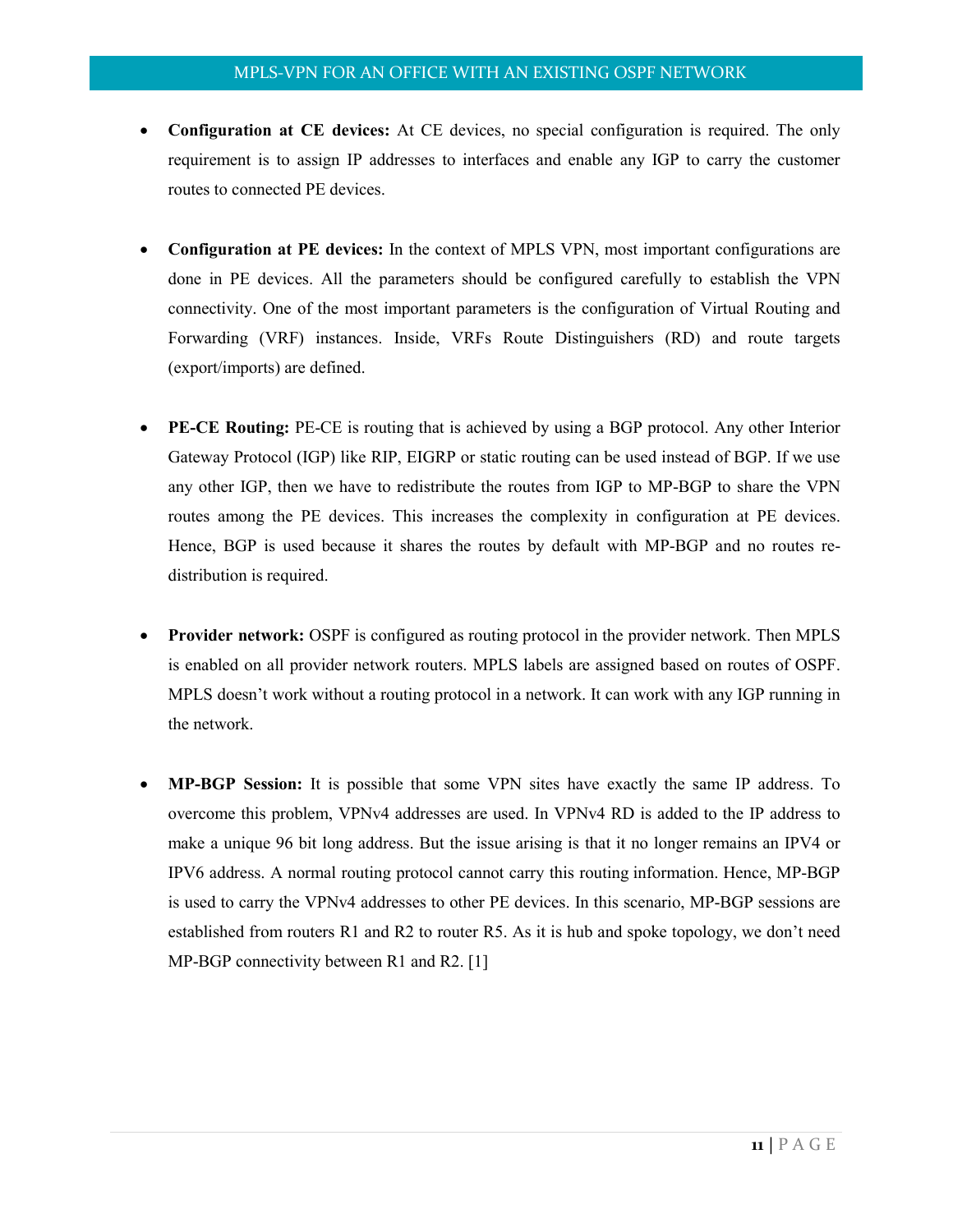# **7. Configuration**

We configured the routers as mention in the table:

|  | Table 1 Configuration of Routers |  |
|--|----------------------------------|--|
|--|----------------------------------|--|

| Router <sub>6</sub>                             |
|-------------------------------------------------|
| R6#sh running-config                            |
| Building configuration                          |
| current configuration : 1902 bytes version 12.4 |
| hostname R6                                     |
| interface Loopback0                             |
| ip address 10.2.1.10 255.255.255.255            |
| Ţ                                               |
| interface FastEthernet0/0                       |
| ip address 10.1.1.1 255.255.255.0 duplex auto   |
| speed auto                                      |
| router bgp 65020                                |
| bgp log-neighbor-changes                        |
| neighbor 10.1.1.2 remote-as 65000               |
| Ţ                                               |
| address-family ipv4                             |
| redistribute connected                          |
| neighbor 10.1.1.2 activate                      |
| neighbor 10.1.1.2 send-community                |
| no auto-summary.                                |
| no synchronization exit-address-family          |
| Ţ                                               |
| ip forward-protocol nd                          |
| Ţ                                               |
| ip bgp-community new-format                     |
| Ţ                                               |
| line vty 0 4                                    |
| login                                           |
| Ţ                                               |
| End                                             |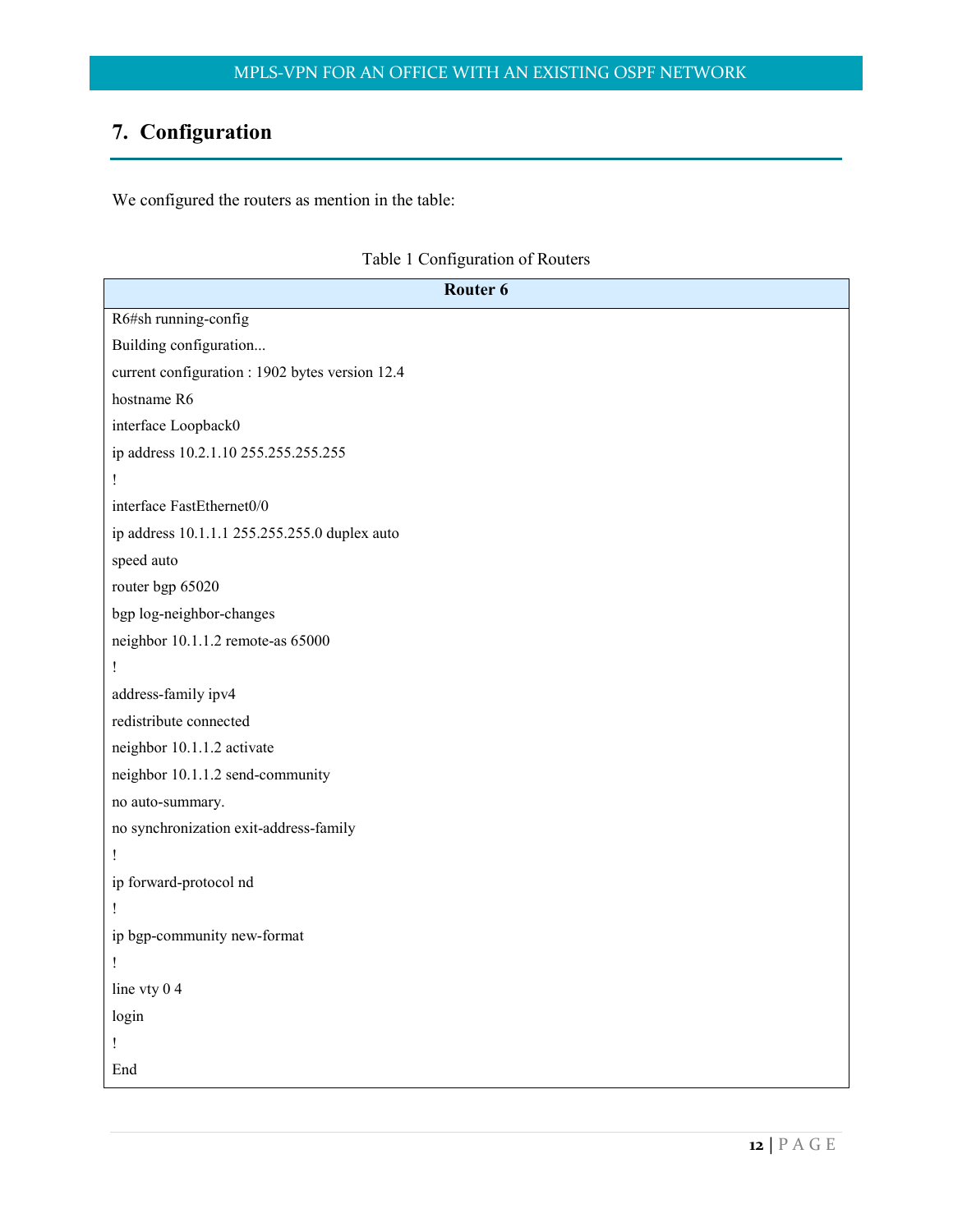| <b>Router 1</b>                                                        |
|------------------------------------------------------------------------|
| R1#sh running-config                                                   |
| Building configuration                                                 |
| current configuration : 2422 bytes                                     |
| ļ                                                                      |
| version 12.4                                                           |
| hostname R1                                                            |
| ip vrf site-1                                                          |
| rd 65000:1                                                             |
| route-target export 65000:1 route-target export 65000:10 route-target  |
| import 65000:4 route-target import 65000:40                            |
|                                                                        |
| interface Loopback0                                                    |
| ip address 192.168.1.10 255.255.255.255                                |
| Ţ                                                                      |
| interface fastethernet0/0                                              |
| ip vrf forwarding site-1                                               |
| ip address 10.1.1.2 255.255.255.0 duplex auto                          |
| speed auto                                                             |
| interface fastethernet1/0                                              |
| ip address 192.168.1.1 255.255.255.252 duplex auto                     |
| speed auto                                                             |
| mpls ip                                                                |
| router ospf 100                                                        |
| log-adjacency-changes                                                  |
| network 192.168.1.0 0.0.0.3 area 1 network 192.168.1.10 0.0.0.0 area 1 |
| Ţ                                                                      |
| router bgp 65000                                                       |
| no bgp default ipv4-unicast                                            |
| bgp log-neighbor-changes                                               |
| neighbor 192.168.4.10 remote-as 65000                                  |
| neighbor 192.168.4.10 update-source Loopback0                          |
|                                                                        |
| address-family vpnv4                                                   |
| neighbor 192.168.4.10 activate                                         |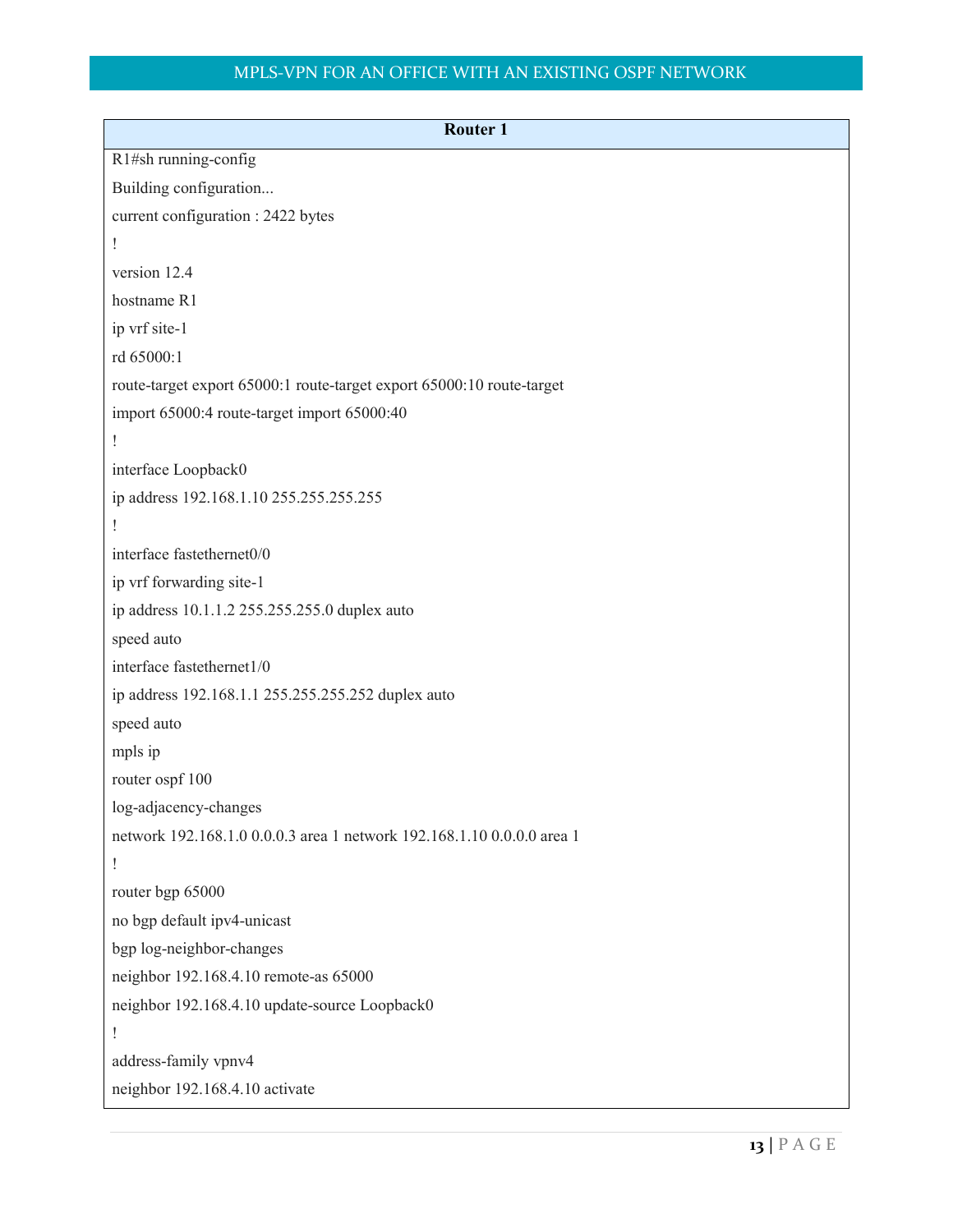neighbor 192.168.4.10 send-community both exit-address-family ! address-family ipv4 vrf site-1 neighbor 10.1.1.1 remote-as 65020 neighbor 10.1.1.1 activate neighbor 10.1.1.1 send-community no synchronization exit-address-family end

| <b>Router 2</b>                         |
|-----------------------------------------|
| R2#sh running-config                    |
| building configuration                  |
| !version 12.4                           |
| hostname R 2                            |
| ip cef                                  |
| ip vrfsite - 2                          |
| rd 65000:2                              |
| route - target export 65000: 20         |
| route - target import 65000:40          |
| Ţ                                       |
| ip vrf site-3                           |
| rd 65000:3                              |
| route -target export 65000: 30          |
| route - target import 65000:40          |
| interface Loopback0                     |
| ip address 193.168.2.10 255.255.255.255 |
| interface fastethernet0/0               |
| ip vrf forwarding site-2                |
| ip address 10.1.7.2 255.255.255.0       |
| interface fastethernet0/1               |
| ip vrf forwarding site-3                |
| IP address 10.1.8.2 255.255.255.0       |
| interface fastethernet1/0               |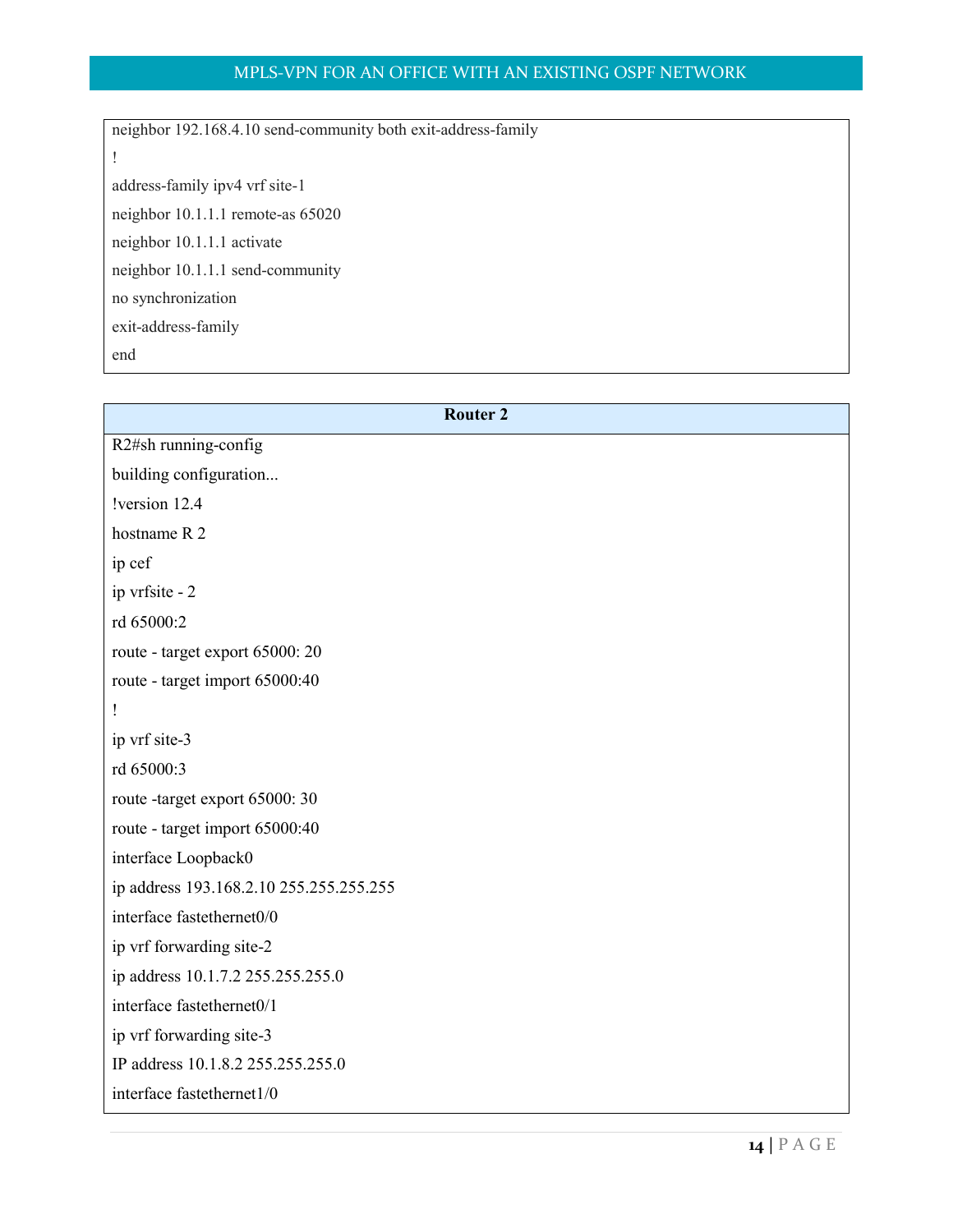```
ip address 193.168.1.2 255.255.255.252
mpls ip
router ospf 100 
log-adjacency-changes
network 193.168.1.0 0.0.0.3 area 1
network 193.168.2.0 0.0.0.3 area 1
network 193.168.2.10 0.0.0.3 area 1
!
nob
no bgp defaultipv4 - unicast
bgp log-neighbor-changes 
neighbor 193.168.4.10 remote-as65000 
neighbor 193.168.4.10 update-source
Loopback0
!
address-family vpnv4
neighbor 193.168.4.10 activate
neighbor 193.168.4.10 send-community both
exit-address-family
!
address-family vpnv4 vrf site-3
neighbor 10.1.8.1 remote-as65040 
neighbor 10.1.8.1 activate
neighbor 10.1.8.1 send-community no synchronization
exit-address-family
!
address-family vpnv4 vrf site-2
neighbor 10.1.7.1 remote-as65030 
neighbor 10.1.7.1 activate
neighbor 10.1.7.1 send-community
end
```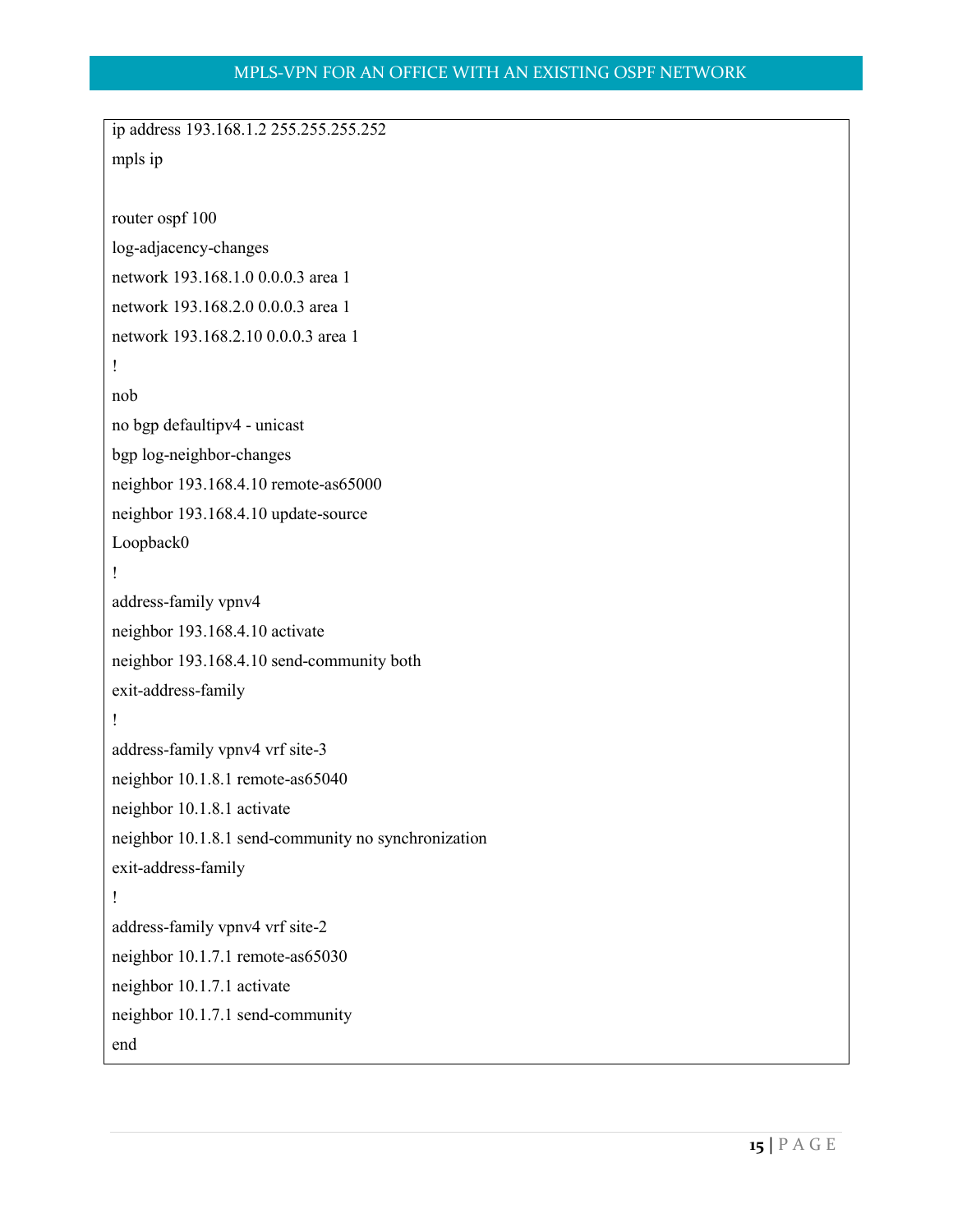| Router-5                                |
|-----------------------------------------|
| R5#sh running -config                   |
| Building configuration                  |
| Current configuration : 2671 bytes      |
| version 12.4                            |
| hostname R5                             |
| ip vrf site-1                           |
| route-target import 65000:20            |
| route-target import 65000:30            |
| Ţ                                       |
| ip vrf site-4                           |
| rd 65000:4                              |
| route-target export 65000:40            |
| route-target import 65000:10            |
| route-target import 65000:20            |
| route-target import 65000:30            |
| interface Loopback0                     |
| ip address 193.168.4.10 255.255.255.255 |
|                                         |
| interface FastEthernet0/0               |
| ip vrf forwarding site-4                |
| ip address 172.16.1.2 255.255.255.0     |
| duplex auto                             |
| speed auto                              |
| interface FastEthernet2/0               |
| ip address 193.168.4.2 255.255.255.252  |
| duplex auto                             |
| speed auto                              |
| mpls ip                                 |
| router ospf 100                         |
| log-adjacency-changes                   |
| network 193.168.4.0 0.0.0.3 area 1      |
| network 193.168.4.10 0.0.0.0 area 1     |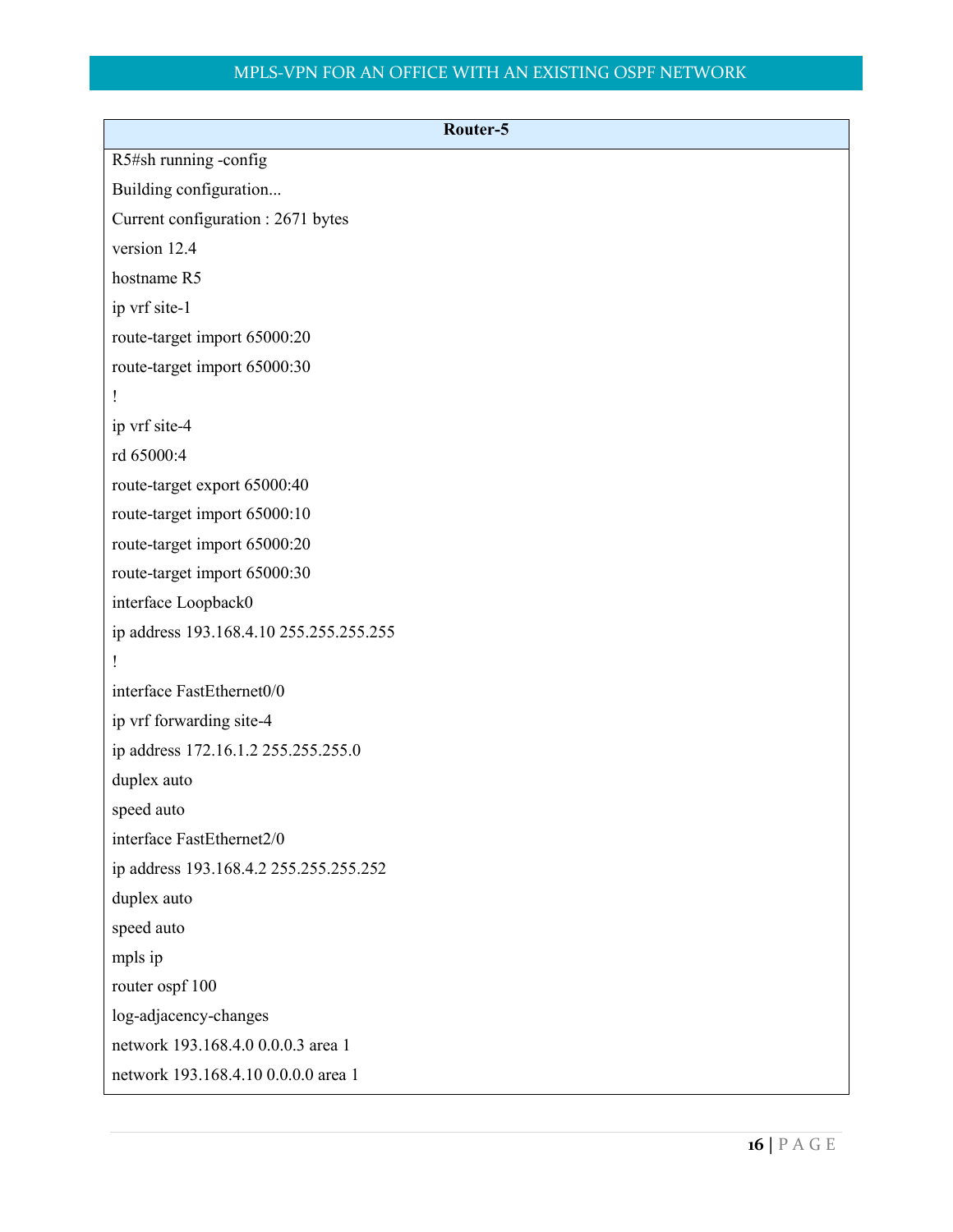```
Router bgp 65000
no bgp default ipv4-unicast
bgp log-neighbor-changes
neighbor 193.168.1.10 remote-as 65000
neighbor 193.168.1.10 update-source Loopback0
neighbor 193.1613.2.10 remote-as 65000
neighbor 193.168.2.10 update-source Loopback0
!
address-family vpnv4
neighbor 193.168.1.10 activate
neighbor 193.168.1.10 send-community both neighbor
193.168.2.10 activate
neighbor 193.168.2.10 send-community both exit-address-family
!
address-family ipv4 vrf site-4
neighbor 172.16.1.1 remote-as 65010 neighbor
172.16.1.1 activate
neighbor 172.16.1.1 send-community
no synchronization
end
```
7.1. Routing table of PE-1

!

In a VPN implementation the customer network is needed to hide from ISP's network. It is shown in Figure 4 that PE-1 has no route information of any customer sites. All it knows is the destination PE node.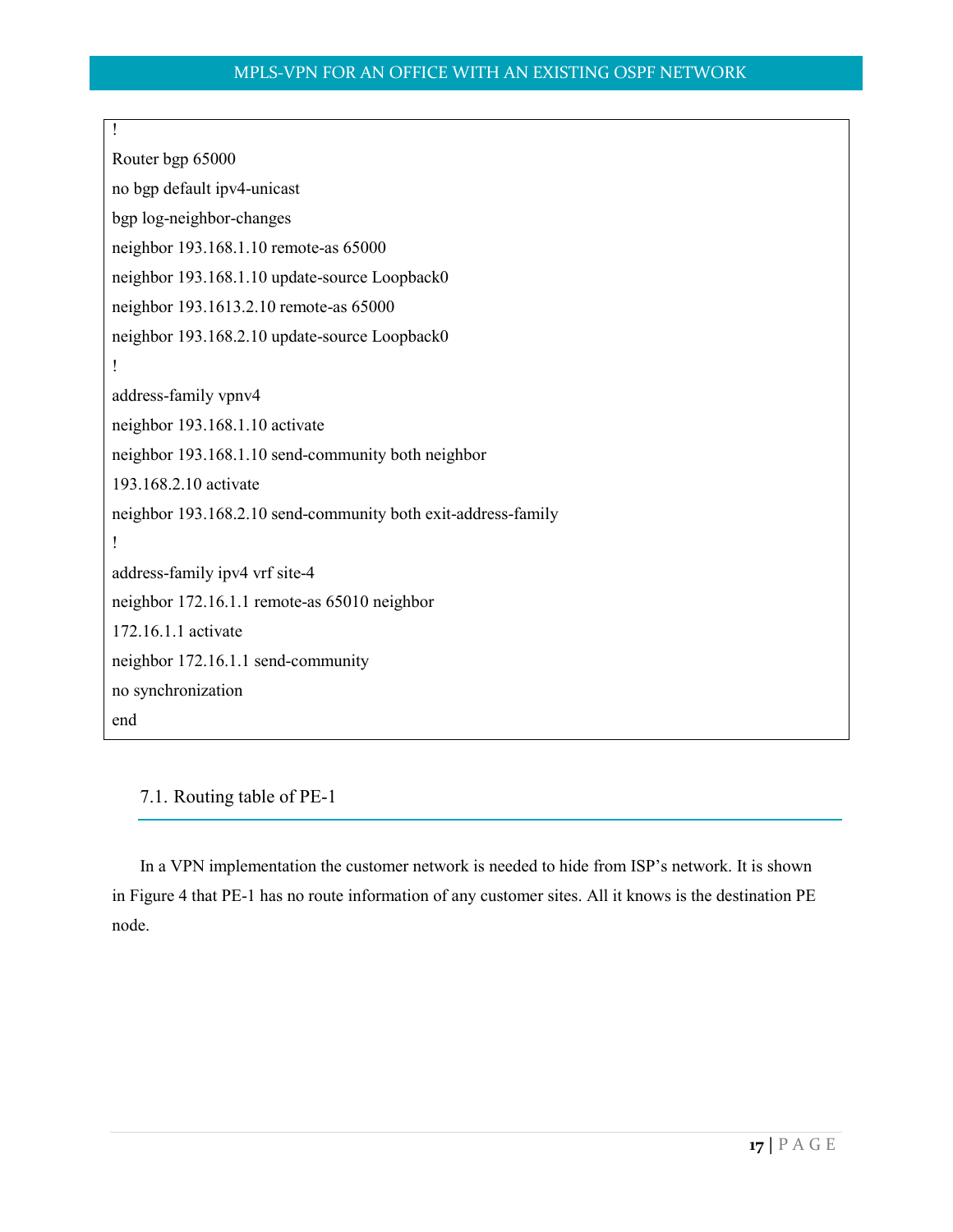

Figure 4 Routing table of PE-1

In a VPN, the customer information is not in the global routing table of the router. In fact, the information is present in VRFs and that is not accessible by the ISP network. That is why customer sites are hidden. Route targets are also defined in VRFs. **Figure 5** shows the VRF information of PE-1. It is important to note that imports the RT which is exported by PE-3. It exports RT 65000:10, which will be imported by PE-3.

## 7.2. Create VRFs on PE1 end PE2.

Same observations can be made in VRFs of PE-2, as shown in **Figure 6**. It has two VRFs and both import the same RT 65000:40, which is the export RF of PE-3. They also export their corresponding RTs, which must be imported at PE-3. At PE-3, all the RTs exported by VRFs in PE-1 and PE-2 must be imported. It should also export its RT of 65000:40. This can be observed in below.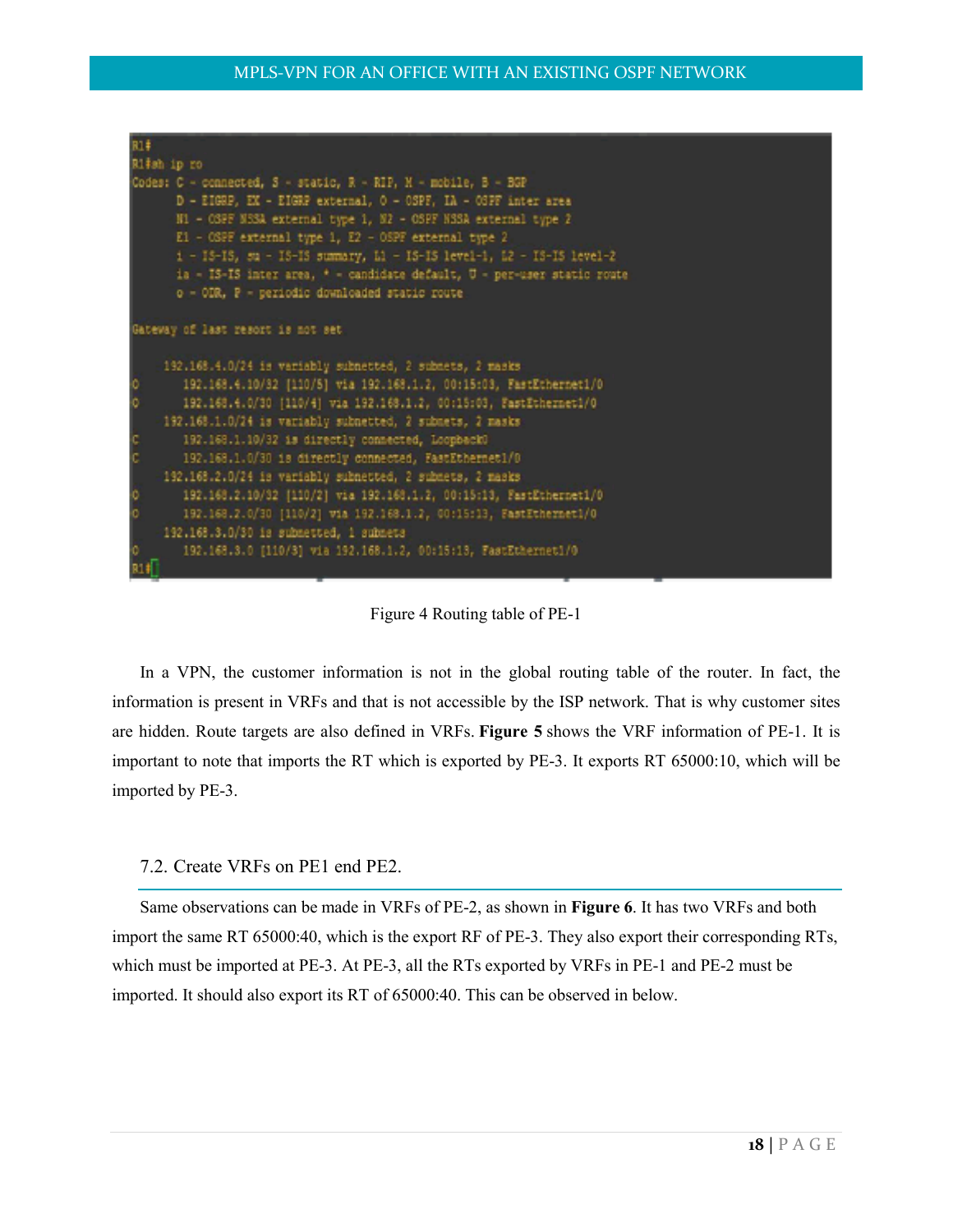| 1d                    |                                     |                                                 | Show VPN Routing/Forwarding VPN-ID information<br>interfaces Show VPN Routing/Forwarding interface information |  |
|-----------------------|-------------------------------------|-------------------------------------------------|----------------------------------------------------------------------------------------------------------------|--|
| т.                    | Output modifiers                    |                                                 |                                                                                                                |  |
| 500                   |                                     |                                                 |                                                                                                                |  |
| Rl#ah ip vrf det      |                                     |                                                 |                                                                                                                |  |
| Ri#sh ip wrf detail ? |                                     |                                                 |                                                                                                                |  |
|                       |                                     | WORD VPN Routing/Forwarding instance name       |                                                                                                                |  |
| Output modifiers      |                                     |                                                 |                                                                                                                |  |
| COEX.                 |                                     |                                                 |                                                                                                                |  |
|                       |                                     |                                                 |                                                                                                                |  |
| Ri#sh ip vrf detail   |                                     |                                                 |                                                                                                                |  |
|                       |                                     |                                                 | URF site-1; default RD 65000:1; default VPNID <not set=""></not>                                               |  |
| Interfaces:           |                                     |                                                 |                                                                                                                |  |
| FAD/0                 |                                     |                                                 |                                                                                                                |  |
|                       |                                     |                                                 | Connected addresses are not in global routing table                                                            |  |
|                       | Export VPN route-target communities |                                                 |                                                                                                                |  |
| RT: 65000:1           |                                     | ET: 65000:10                                    |                                                                                                                |  |
|                       | Import VPN route-target communities |                                                 |                                                                                                                |  |
| RT:65000:4            |                                     | ET: 65000:40                                    |                                                                                                                |  |
| No import route-map   |                                     |                                                 |                                                                                                                |  |
| No export route-map   |                                     |                                                 |                                                                                                                |  |
|                       |                                     | VRF label distribution protocol: not configured |                                                                                                                |  |
| н ка⊓                 |                                     |                                                 |                                                                                                                |  |





Figure 6 Create VRFs PE2.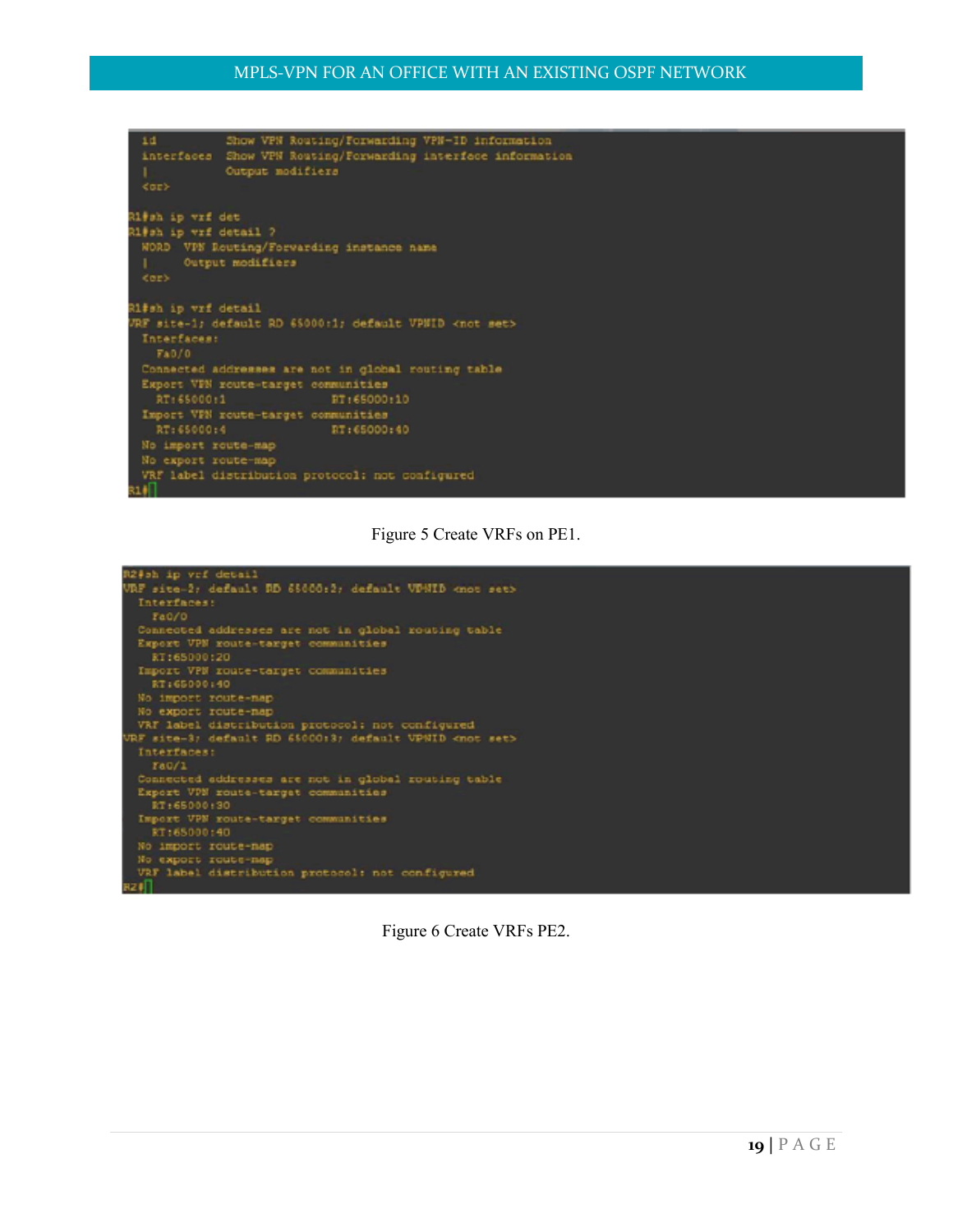7.3. Assign Interfaces to a specific VRF.

The IP addresses configured at the customer sites can be found using the command shown in Figure **7**

| R2#sh ip vrf int<br>R2#sh ip vrf interfaces |            |            |          |
|---------------------------------------------|------------|------------|----------|
| Interface                                   | IP-Address | VRF.       | Protocol |
| Fa0/0                                       | 10.1.7.2   | $3156 - 2$ | up.      |
| Fa0/1                                       | 10.1.8.2   | $3156 - 3$ | up.      |
| R2                                          |            |            |          |

Figure 7 Assign Interface to VRF

7.4. No connectivity of customer network with ISP network

If a customer site wants to connect with a node in an ISP's network or vice versa, then this connectivity cannot be established because of the tunneling process. Customer sites are not exposed to public networks. In other words, all customer sites are hidden from an ISP network. This illustration can be seen in Figure 8.



Figure 8 No connectivity of customer network with ISP network

7.5. Connectivity of regional site-3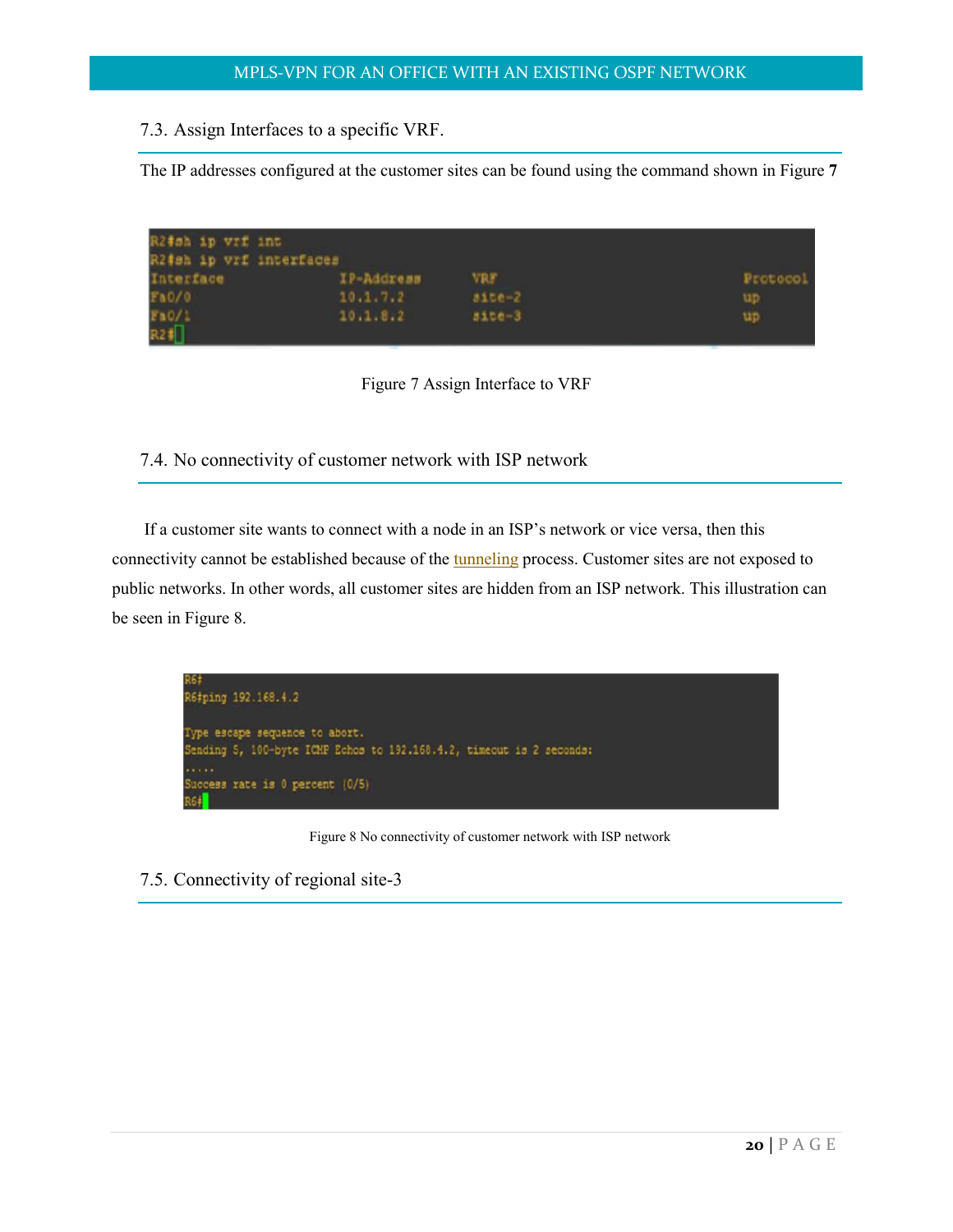| 見つま<br>R7#traceroute 172.16.1.1                                                                                                                                                                                                                                                                                                              |
|----------------------------------------------------------------------------------------------------------------------------------------------------------------------------------------------------------------------------------------------------------------------------------------------------------------------------------------------|
| Type escape sequence to abort.<br>Tracing the route to 172.16.1.1                                                                                                                                                                                                                                                                            |
| 1 10.1.7.2 16 matc 344 matc 172 matc<br>2 192.168.2.2 [MPLS: Labels 19/22 Exp 0] 496 msec 456 msec 548 msec<br>3 192.168.3.2 [MPLS: Labels 16/22 Exp 0] 524 msec 428 msec 748 msec<br>4 172.16.1.2 [AS 65010] [MFLS: Label 22 Exp 0] 652 msec 764 msec 572 msec<br>5 172.16.1.1 [AS 45010] 844 msec 1004 msec 900 msec<br>R7#ping 172.16.1.1 |
| Type escape sequence to abort.<br>Sending 5, 100-byte ICMP Echos to 172.16.1.1, timeout is 2 seconds:<br>11111<br>Success rate is 100 percent (5/5), round-trip min/avg/max = 656/785/948 ms<br>R7#ping 10.1.8.1                                                                                                                             |
| Type escape sequence to abort.<br>Sending S. 100-byte ICMP Echos to 10.1.8.1, timeout is 2 seconds:<br><b>ALCOHOL</b><br>Success rate is 0 percent (0/5)<br><b>B7#</b>                                                                                                                                                                       |

Figure 9 Connectivity of regional site-3

# **8. Gantt chart**

The following diagram shows the Gantt chart for the design and deployment of this project:

|                | Task |                                                                      |                                    |                    |               |                  | August 2018                                                                             | September 2018 |
|----------------|------|----------------------------------------------------------------------|------------------------------------|--------------------|---------------|------------------|-----------------------------------------------------------------------------------------|----------------|
| $\bf \Theta$   |      | Mode - Task Name                                                     | $\bullet$ Duration $\bullet$ Start |                    | $\div$ Finish |                  | Predecess 10 13 16 19 22 25 28 31 3 6 9 12 15 18 21 24 27 30 2 5 8 11 14 17 20 23 26 29 |                |
| l0             | L.   | <sup>4</sup> Network Development<br><b>Plan for ABC Intellectual</b> | 50 days                            | Mon 7/23/18        | Fri 9/28/18   |                  |                                                                                         |                |
|                |      | <b>Scope</b>                                                         | 3.5 days                           | <b>Mon 7/23/18</b> | Thu 7/26/18   |                  |                                                                                         |                |
| 6              |      | <b>Requirements</b><br><b>Analysis/Proposal</b>                      | 11 days                            | Thu 7/26/18        | Fri 8/10/18   |                  |                                                                                         |                |
| h1             |      | <b>Design</b>                                                        | 4 days                             | Fri 8/10/18        | Thu 8/16/18   | $\boldsymbol{6}$ |                                                                                         |                |
| h4             |      | <b>Deployment</b>                                                    | 21.5 days                          | Thu 8/16/18        | Fri 9/14/18   | 11               |                                                                                         |                |
| 17             |      | <b>Testing</b>                                                       | 3 days                             | Mon 9/17/18        | Wed 9/19/18   | 14               |                                                                                         |                |
| h <sub>8</sub> |      | <b>Documentation</b>                                                 | 7 days                             | Thu 9/20/18        | Fri 9/28/18   | 17               |                                                                                         |                |
|                |      |                                                                      |                                    |                    |               |                  |                                                                                         |                |
|                |      |                                                                      |                                    |                    |               |                  |                                                                                         |                |



# **9. System Development Plan**

The following diagram shows the System Development Plan. The bars show the length of each phase: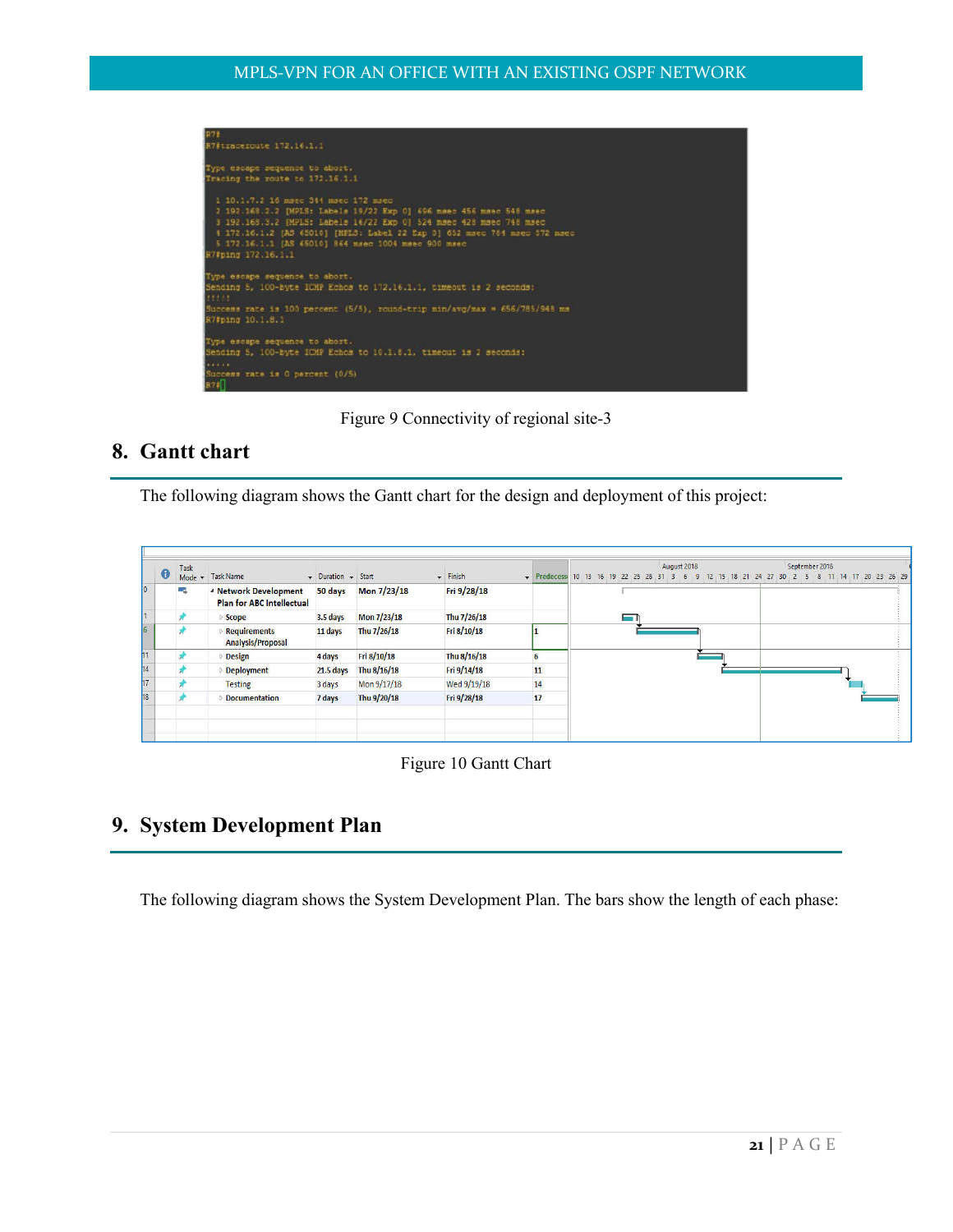

Figure 4 System Development Plan